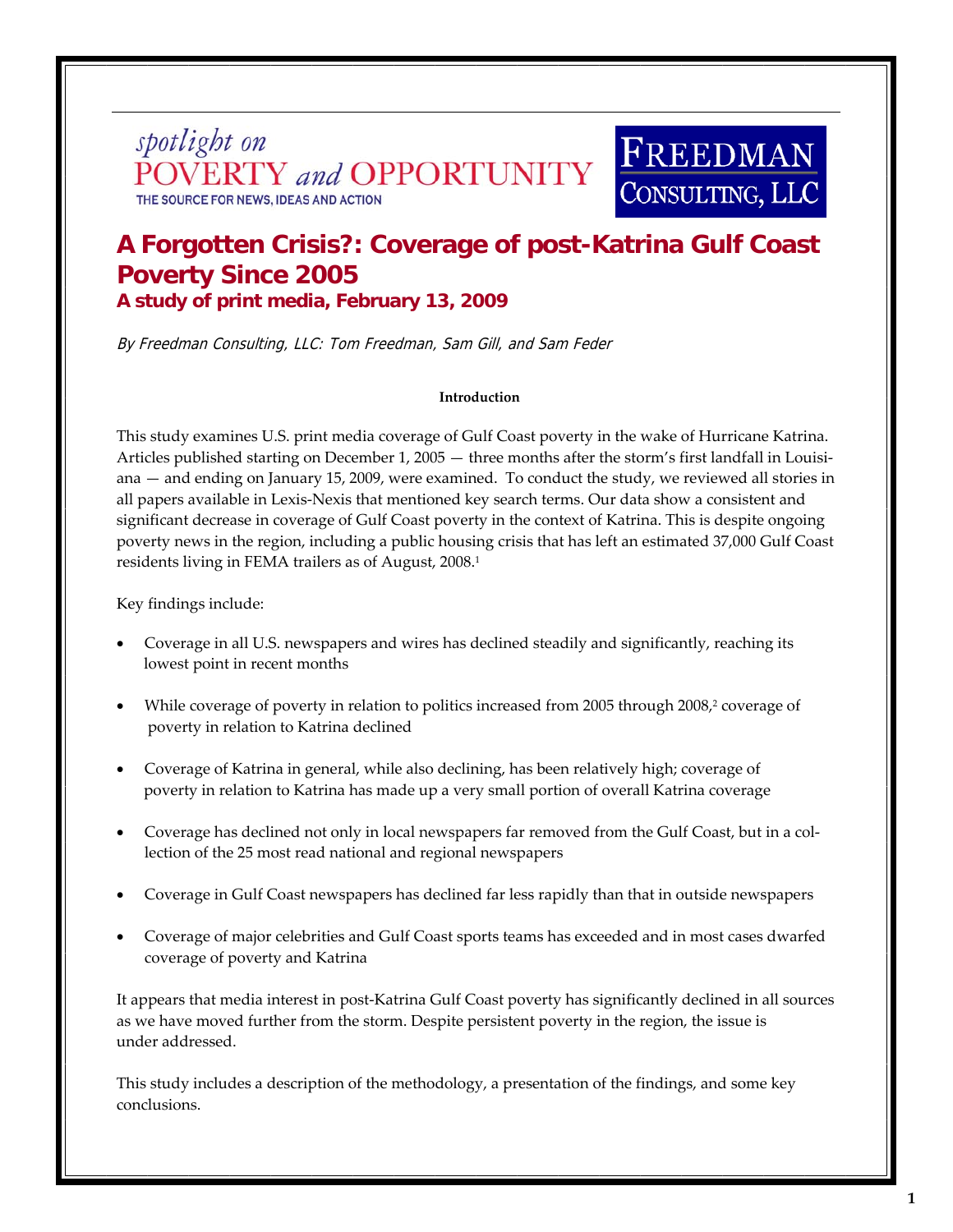#### **Methodology**

The Lexis‐Nexis database was used to find articles in print media with keywords related to Hurricane Katrina and poverty.

This was done in three parts.

In Part I, a Lexis search was conducted of "All U.S. Newspapers and Wires," a database containing major national newspapers, national wires, and local newspapers. Articles considered topical were those containing "Katrina" and one or more of the following: "poverty," "low income," "unemployment," and "public housing." Searches were divided into three‐month increments. Results include stories from December 1, 2005, to January 15, 2009 (data was extrapolated to February 28, 2009). For comparison with coverage of Katrina generally, a search was performed collecting articles containing the term "Katrina" and, to distinguish results from those regarding persons named Katrina, one or more of "storm," "hurricane," "Rita," "New Orleans," "Louisiana," "Mississippi," or "Gulf." For comparison with coverage of poverty in relation to politics, a graph from an earlier study indicating the number of stories retrieved yearly from 2004‐2008 using the terms "poverty," "politics," and "candidate" was included.

For Part II, the same search terms and date ranges were used as were used in Part I to gauge coverage of post‐Katrina Gulf Coast poverty, but only 25 of the top‐ranking newspapers in the U.S. by circulation were analyzed.3

For Part III, a search was conducted using the same terms and date ranges as used in Part I to examine post‐Katrina Gulf Coast poverty, but only three major Gulf Coast newspapers were examined: the *Baton Rouge Advocate*, the *New Orleans Times Picayune*, and the *Biloxi Sun Herald*. Part I results for All U.S. Newspapers and Wires were then adjusted to exclude those three papers. Data from both searches was used to compare the change in national and local attention to post-Katrina poverty over time.

For Part IV, searches were conducted using All U.S. Newspapers and Wires over the same date ranges as Parts I, II, and III. Two searches were conducted. First, articles containing any one of the terms "Paris Hilton," "Brad Pitt," "Angelina Jolie," "Jennifer Aniston," or "Miley Cyrus" were collected. Second, articles were collected that covered Gulf Coast sports teams, using the terms "New Orleans Hornets," "LSU Tigers," "Mississippi Bulldogs," or a combination of "Saints" and one or more of "NFL" and "football" (to distinguish from the term "Saints" as applied to New Orleans generally). Data from both this search and Part I were then used to compare media attention towards celebrity and sports news and post‐Katrina poverty over time.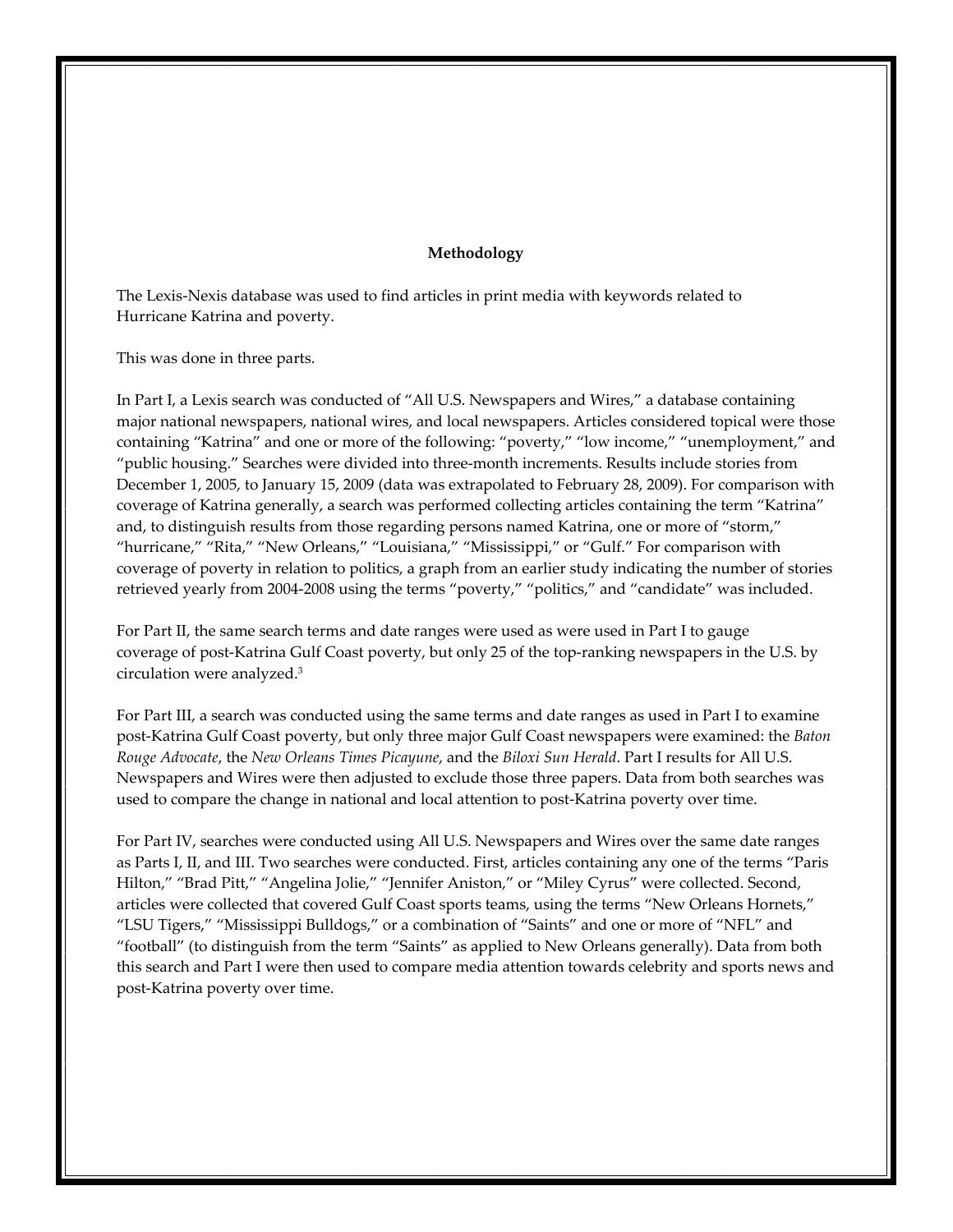## **PART I: Stories Mentioning Poverty and Katrina in All U.S Newspapers and Wires**

| Months                              | Documents returned for | Documents returned for |  |
|-------------------------------------|------------------------|------------------------|--|
|                                     | Katrina and poverty    | Katrina in general     |  |
| December 1, 2005-February 28, 2006  | 4,737                  | 54,571                 |  |
| March 1, 2006-May 31, 2006          | 2,677                  | 39,214                 |  |
| June 1, 2006-August 31, 2006        | 2,580                  | 35,435                 |  |
| September 1, 2006-November 30, 2006 | 1,904                  | 27,396                 |  |
| December 1, 2006-February 28, 2007  | 1,949                  | 23,211                 |  |
| March 1, 2007-May 31, 2007          | 1,746                  | 23,844                 |  |
| June 1, 2007-August 31, 2007        | 1,647                  | 21,304                 |  |
| September 1, 2007-November 30, 2007 | 1,301                  | 19,041                 |  |
| December 1, 2007-February 29, 2008  | 1,560                  | 15,399                 |  |
| March 1, 2008-May 31, 2008          | 1,463                  | 15,044                 |  |
| June 1, 2008-August 31, 2008        | 1,236                  | 14,845                 |  |
| September 1, 2008-November 30, 2008 | 1,038                  | 15,002                 |  |
| December 1, 2008-February 28, 2009  | 874*                   | 8,998*                 |  |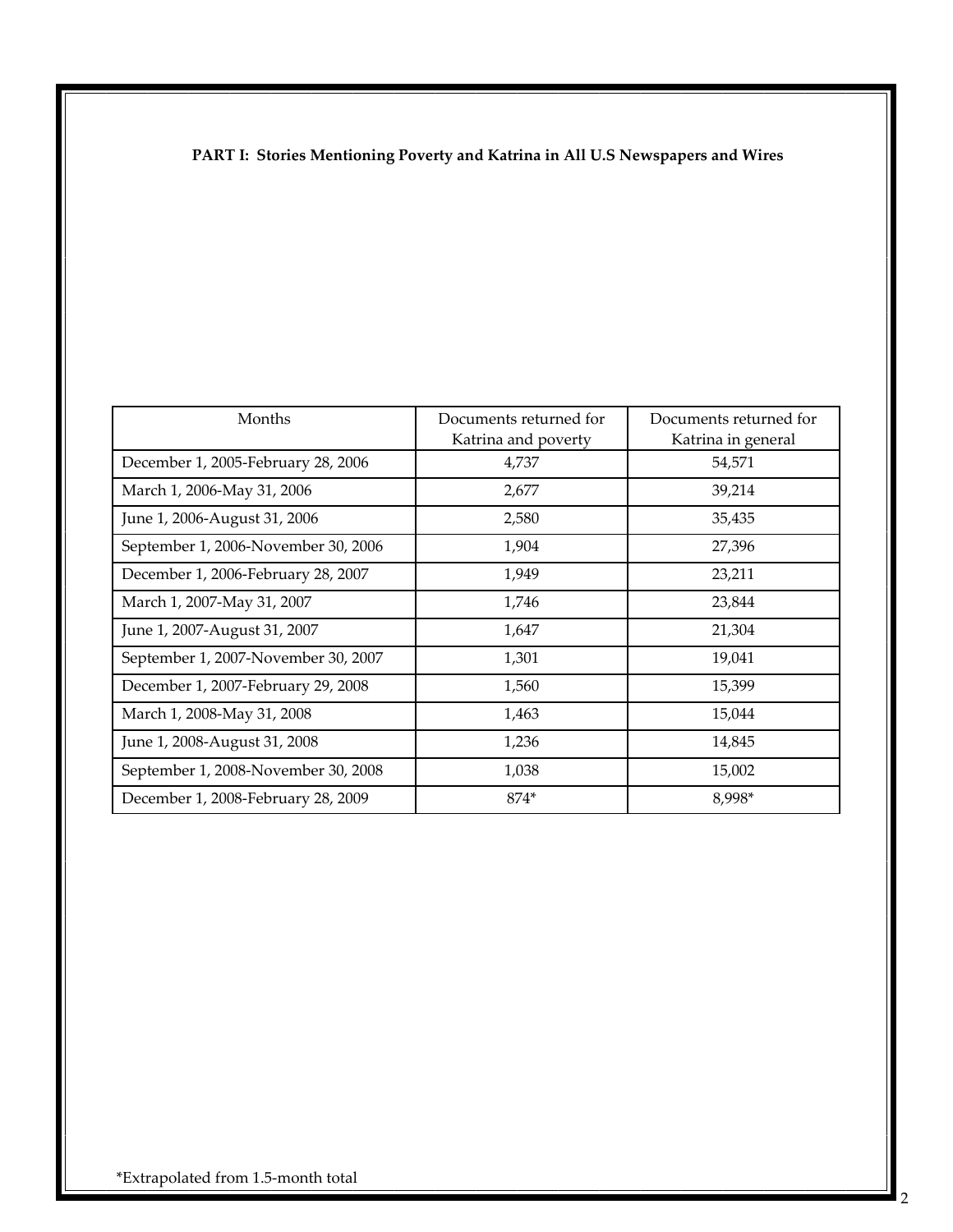

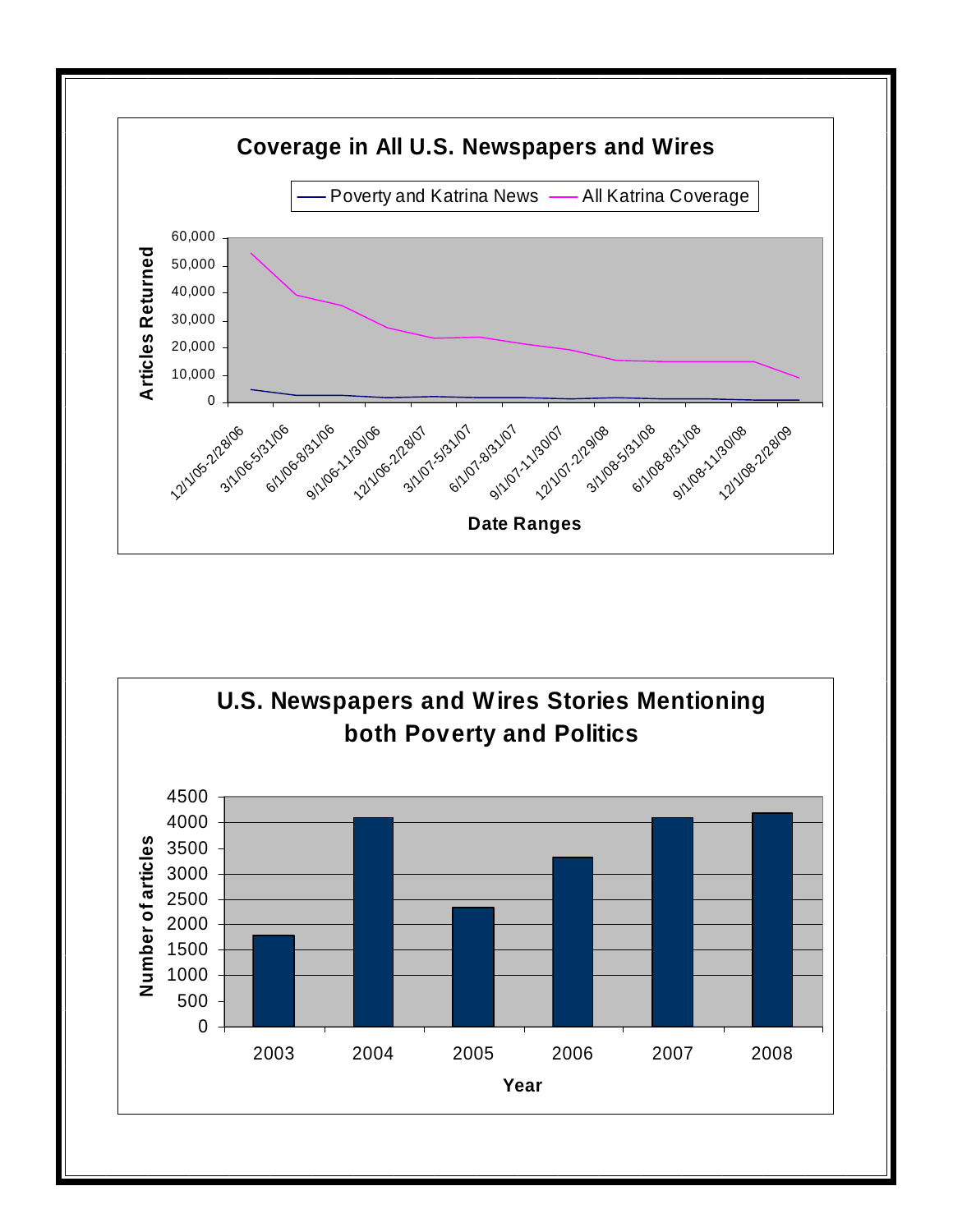| Months                              | Documents returned |
|-------------------------------------|--------------------|
| December 1, 2005-February 28, 2006  | 805                |
| March 1, 2006-May 31, 2006          | 403                |
| June 1, 2006-August 31, 2006        | 384                |
| September 1, 2006-November 30, 2006 | 289                |
| December 1, 2006-February 28, 2007  | 287                |
| March 1, 2007-May 31, 2007          | 193                |
| June 1, 2007-August 31, 2007        | 213                |
| September 1, 2007-November 30, 2007 | 157                |
| December 1, 2007-February 29, 2008  | 190                |
| March 1, 2008-May 31, 2008          | 151                |
| June 1, 2008-August 31, 2008        | 129                |
| September 1, 2008-November 30, 2008 | 116                |
| December 1, 2008-February 28, 2009  | $116*$             |



\*Extrapolated from 1.5‐month total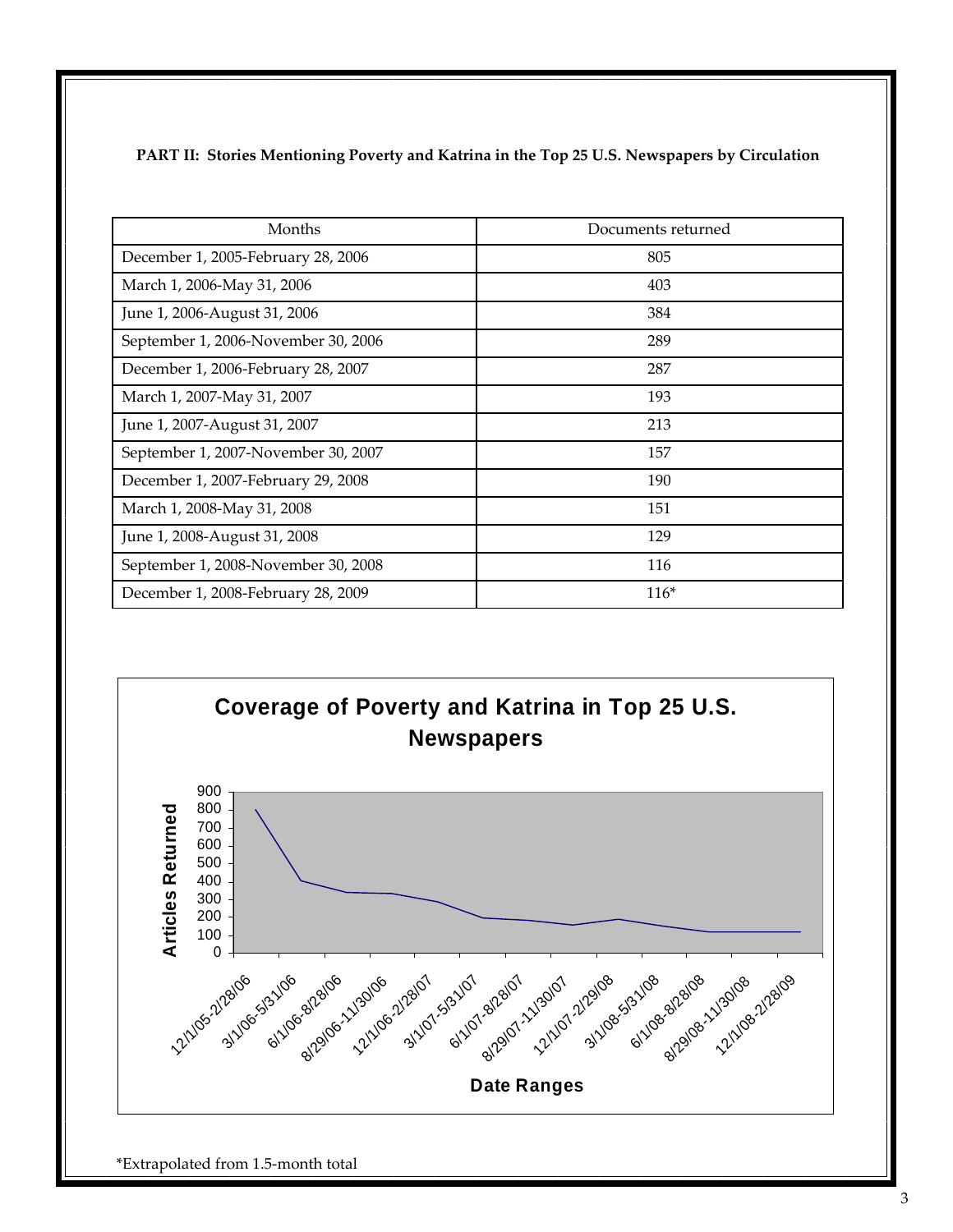### **PART III: Stories Mentioning Poverty and Katrina in Three Local Papers vs. Stories Mentioning Poverty and Katrina in All U.S. Newspapers and Wires**

| Months                              | Documents returned for<br>local papers (percent of<br>first-period coverage) | Documents returned for all<br>U.S. Newspapers and<br>Wires, excluding local pa-<br>pers (percent of first-<br>period coverage) |
|-------------------------------------|------------------------------------------------------------------------------|--------------------------------------------------------------------------------------------------------------------------------|
| December 1, 2005-February 28, 2006  | 388 (100%)                                                                   | 4,349 (100%)                                                                                                                   |
| March 1, 2006-May 31, 2006          | 411 (106%)                                                                   | 2,266 (52%)                                                                                                                    |
| June 1, 2006-August 31, 2006        | 421 (109%)                                                                   | 2,159 (50%)                                                                                                                    |
| September 1, 2006-November 30, 2006 | 302 (78%)                                                                    | 1,602 (37%)                                                                                                                    |
| December 1, 2006-February 28, 2007  | 285 (73%)                                                                    | 1,664 (38%)                                                                                                                    |
| March 1, 2007-May 31, 2007          | 274 (71%)                                                                    | 1,472(34%)                                                                                                                     |
| June 1, 2007-August 31, 2007        | 259 (67%)                                                                    | 1,388 (32%)                                                                                                                    |
| September 1, 2007-November 30, 2007 | 221 (57%)                                                                    | 1,080(25%)                                                                                                                     |
| December 1, 2007-February 29, 2008  | 250 (64%)                                                                    | 1,310 (30%)                                                                                                                    |
| March 1, 2008-May 31, 2008          | 231 (60%)                                                                    | 1,232 (28%)                                                                                                                    |
| June 1, 2008-August 31, 2008        | 241 (62%)                                                                    | 995 (23%)                                                                                                                      |
| September 1, 2008-November 30, 2008 | 142 (37%)                                                                    | 896 (21%)                                                                                                                      |
| December 1, 2008-February 28, 2009  | $132*$                                                                       | $742*$                                                                                                                         |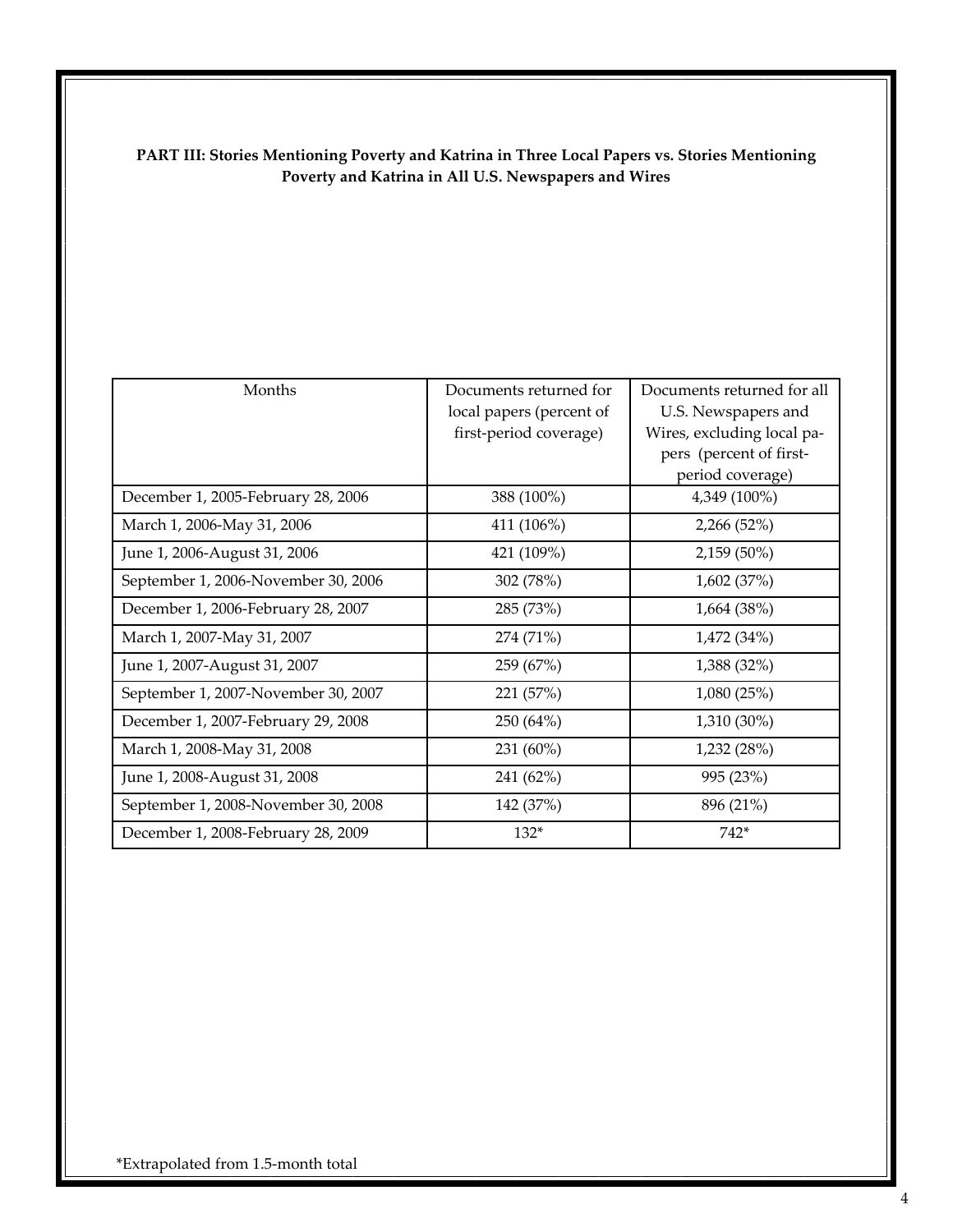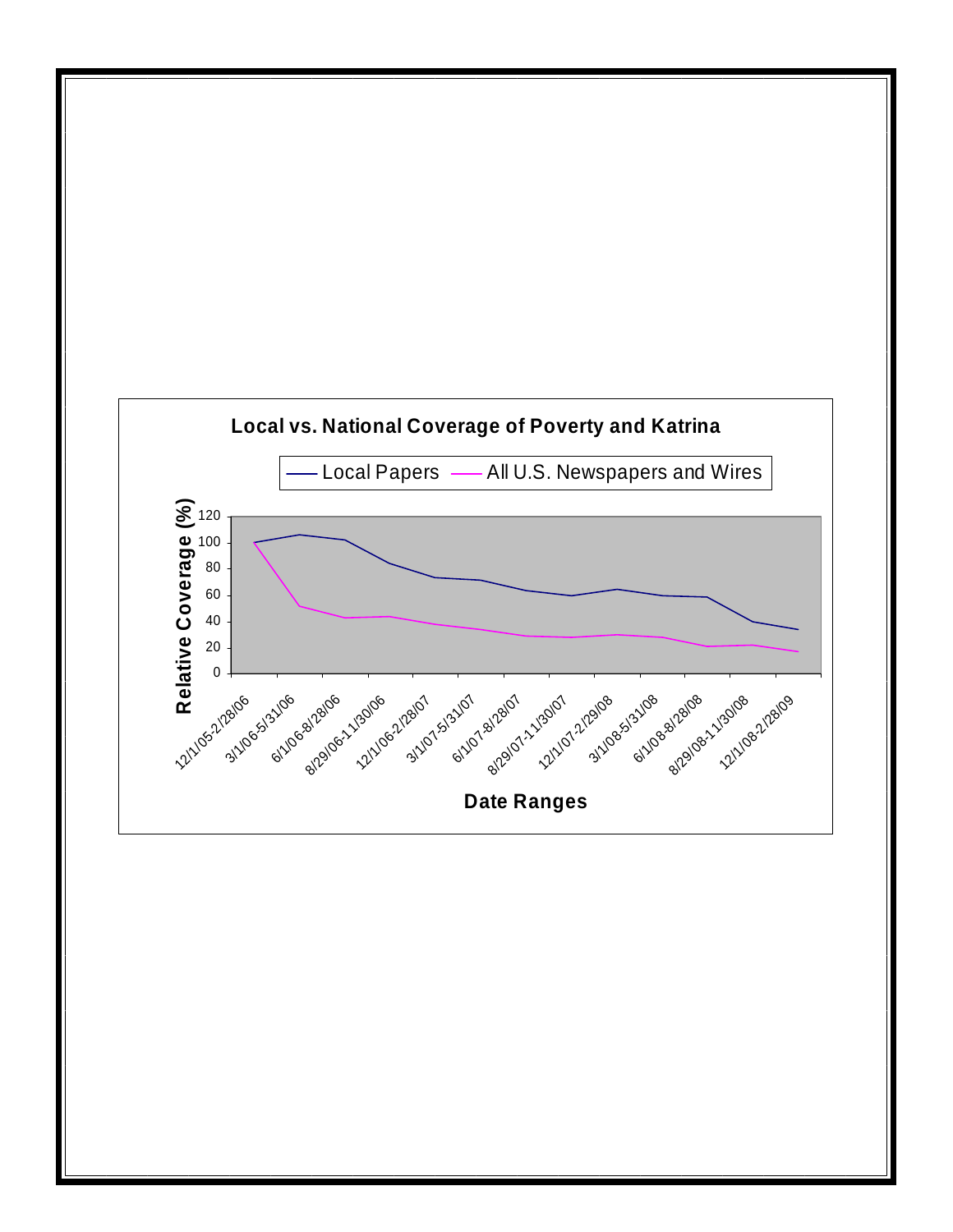### **PART IV: Stories Mentioning Celebrities vs. Stories Mentioning Gulf Coast Sports Teams vs. Stories Mentioning Poverty and Katrina in All U.S. Newspapers and Wires**

| Months                              | Documents<br>returned on<br>Katrina and<br>poverty | Documents<br>returned on<br>celebritiest | Documents<br>returned on Gulf<br>Coast sports <sup>+</sup> |
|-------------------------------------|----------------------------------------------------|------------------------------------------|------------------------------------------------------------|
| December 1, 2005-February 28, 2006  | 4,737                                              | 5,734                                    | 11,476                                                     |
| March 1, 2006-May 31, 2006          | 2,677                                              | 6,020                                    | 7,730                                                      |
| June 1, 2006-August 31, 2006        | 2,580                                              | 6,684                                    | 8,040                                                      |
| September 1, 2006-November 30, 2006 | 1,904                                              | 6,493                                    | 17,345                                                     |
| December 1, 2006-February 28, 2007  | 1,949                                              | 7,654                                    | 15,612                                                     |
| March 1, 2007-May 31, 2007          | 1,746                                              | 6,200                                    | 6,545                                                      |
| June 1, 2007-August 31, 2007        | 1,647                                              | 11,125                                   | 6,947                                                      |
| September 1, 2007-November 30, 2007 | 1,301                                              | 8,112                                    | 15,227                                                     |
| December 1, 2007-February 29, 2008  | 1,560                                              | 9,335                                    | 10,110                                                     |
| March 1, 2008-May 31, 2008          | 1,463                                              | 6,274                                    | 7,420                                                      |
| June 1, 2008-August 31, 2008        | 1,236                                              | 8,277                                    | 6,840                                                      |
| September 1, 2008-November 30, 2008 | 1,038                                              | 7,269                                    | 14,858                                                     |
| December 1, 2008-February 28, 2009  | $874*$                                             | 8,464*                                   | 12,204*                                                    |

†Paris Hilton, Brad Pitt, Angelina Jolie, Jennifer Aniston, or Miley Cyrus

New Orleans Hornets, LSU Tigers, Mississippi Bulldogs, New Orleans Saints

\*Extrapolated from 1.5‐month total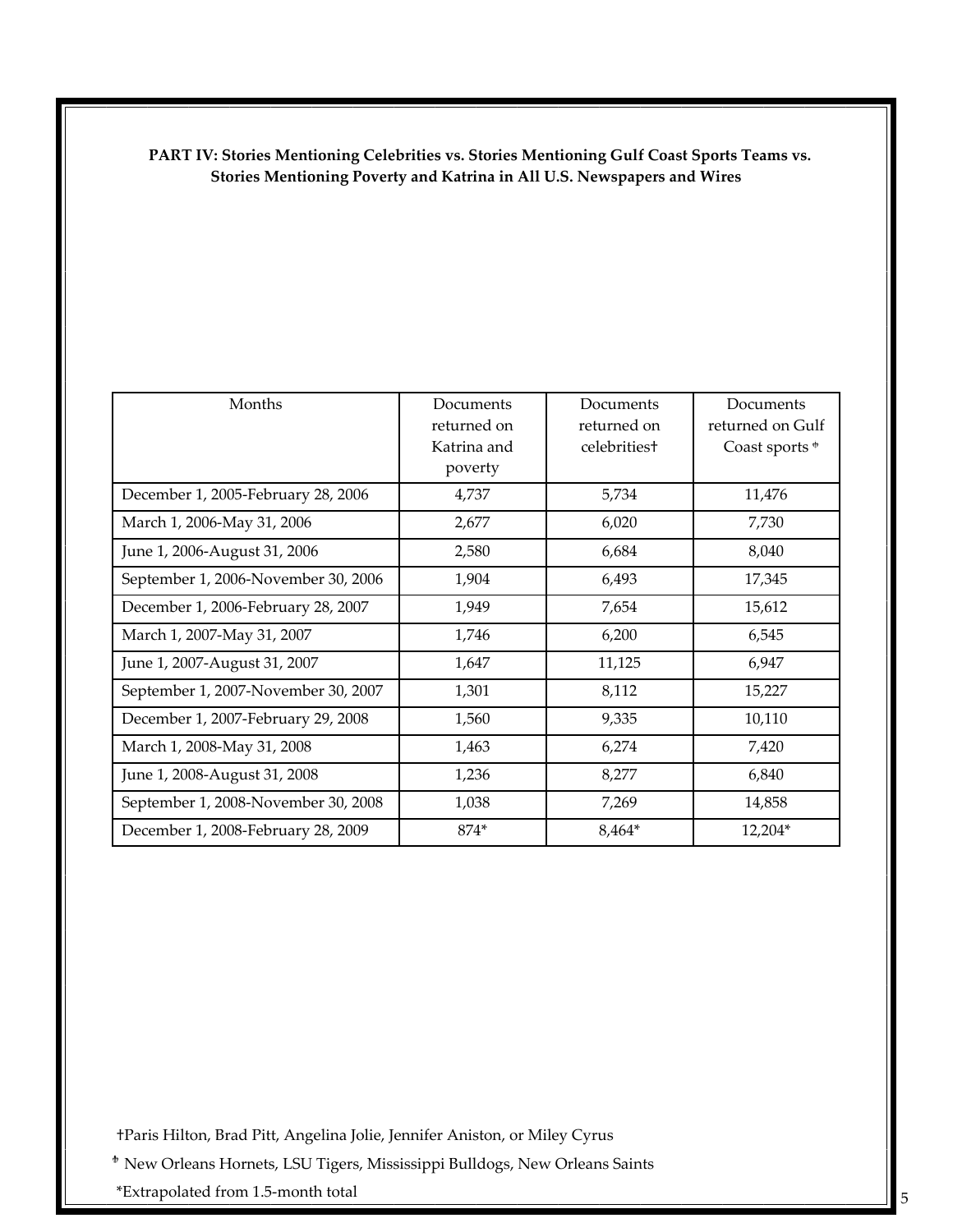